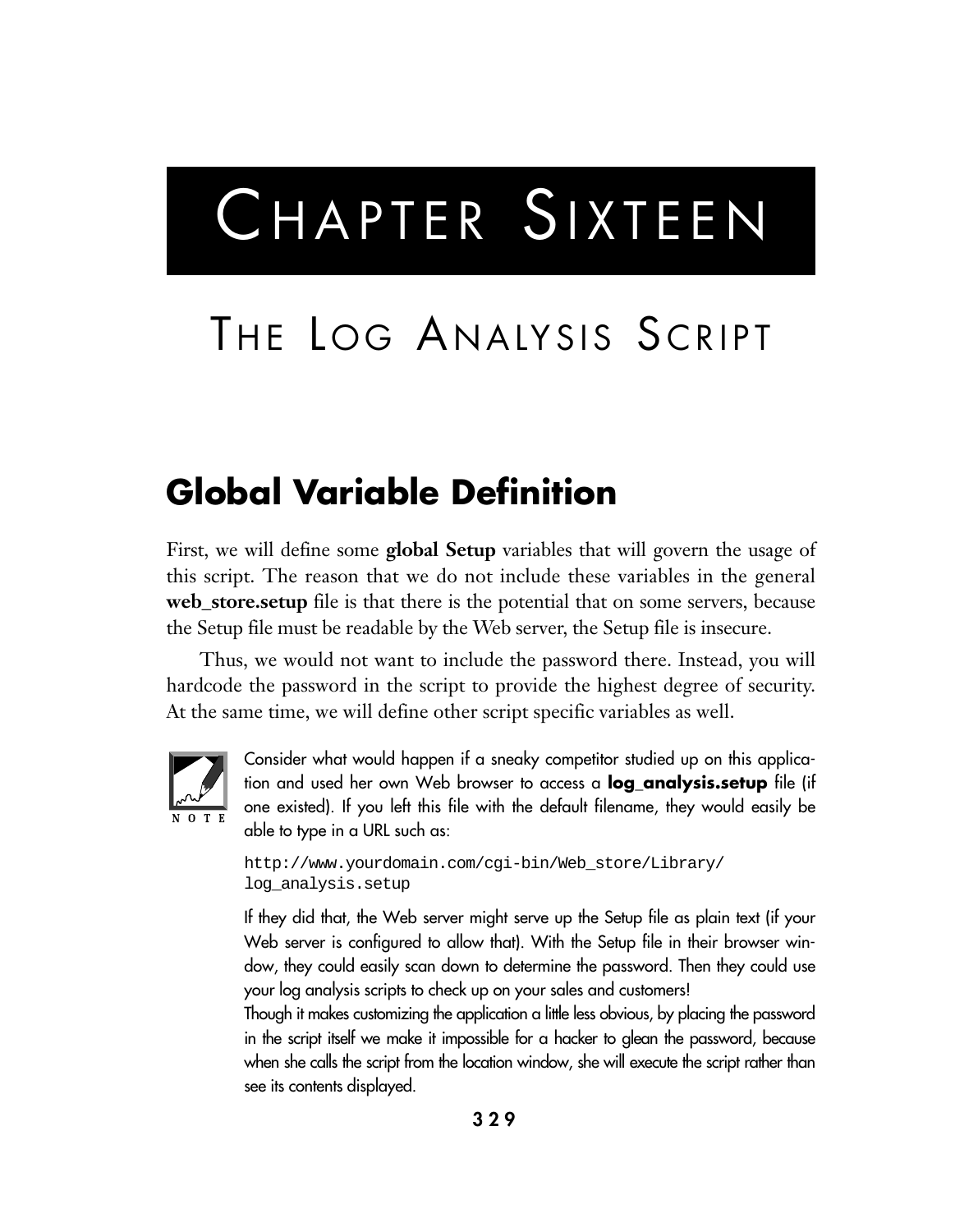#### **330 C HAPTER 1 6**

- **\$sc\_password** is the password that you will need to enter on the Web form in order to receive a log analysis.
- **Ssc** log file directory is the path location of the directory containing the log files.
- **\$sc\_error\_log\_path** is the entire path name of the error log.
- **\$sc\_access\_log\_path** is the entire path name of the access log.
- **\$sc\_cgi\_lib\_path** is the location of **cgi-lib.pl**.
- **\$sc\_db\_lib\_path** is the location of **web\_store\_db\_lib.pl**.
- **@sc\_db\_query\_criteria** is the array of search string options you will use for searching the log files. For this default example, we will just allow string equality searching on every environment variable field and will use a text input field in the HTML form using **NAME = "keywords"**.



If you do not understand the search definitions, you might want to read through the discussion of keyword searching in Chapter 5.

14,15,16,17,18,19,20,21,22|=|string");

```
$sc_password = "selena";
$sc log file directory = "./Admin files";
$sc_error_log_path = "$sc_log_file_directory/error.log";
$sc_access_log_path = "$sc_log_file_directory/access.log";
$sc_cgi_lib_path = "./Library/cgi-lib.pl";
$sc_db_lib_path = "./Library/web_store_db_lib.pl";
@sc_db_query_criteria = ("keywords|0,1,2,3,4,5,6,7,8,9,10,11,12,13,
```
### **Main Routine**

First, Perl is told to bypass its own buffer so that the information generated by this script will be sent immediately to the browser.

 $| = 1;$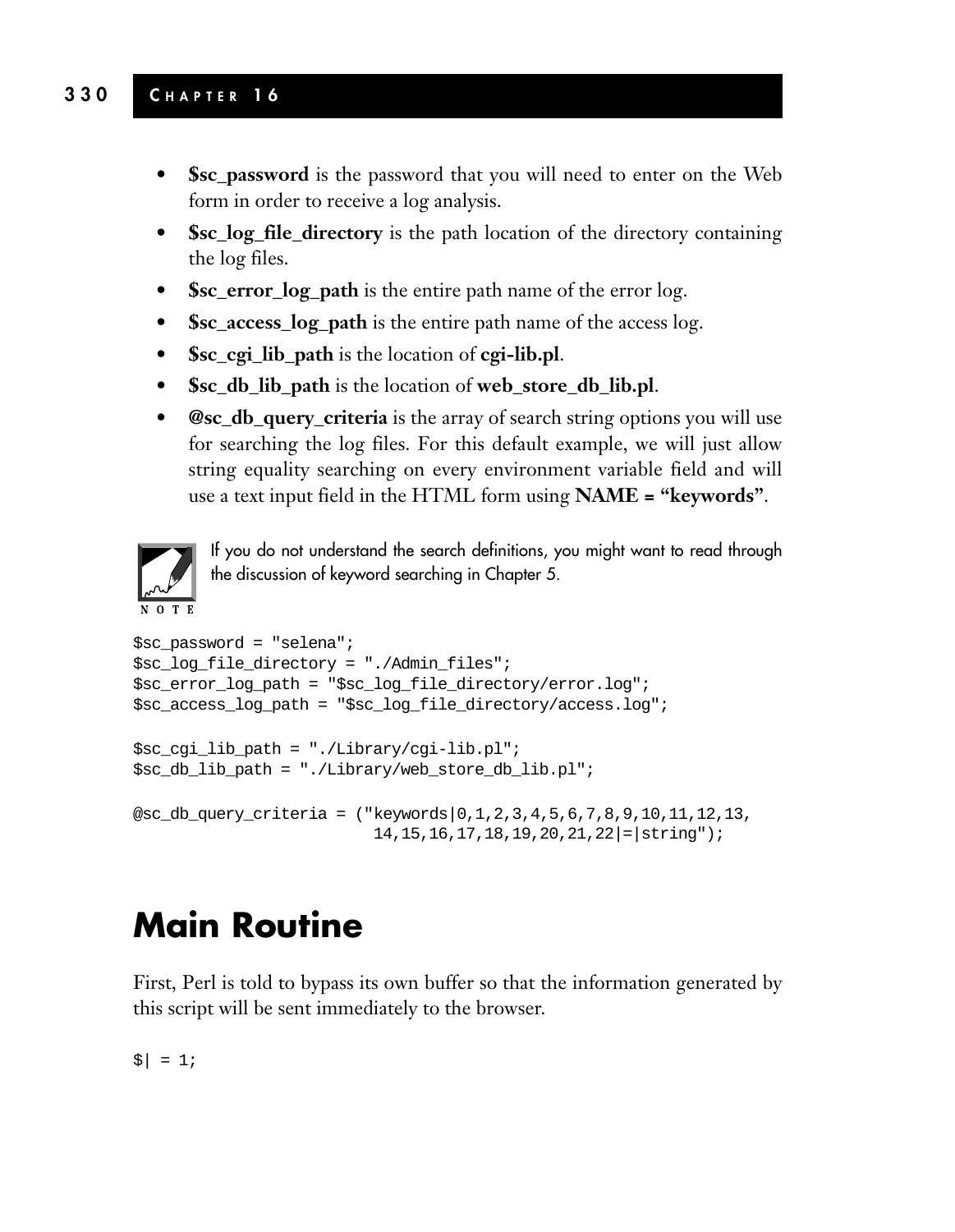Then, the HTTP header is sent to the browser. This is done early for two reasons. First, it will be easier to debug the script while making modifications or customizing because we will be able to see exactly what the script is doing. Secondly, the HTTP header is sent out early so that the browser will not "time out" in case the script takes a long time to complete its work.

```
print "Content-type: text/html\n\n";
```
Next, both of the supporting files are read in. **cgi-lib.pl** will be used for reading and parsing incoming form data and **web\_store\_db\_lib.pl** will be used to search the log files for keywords.

```
require "$sc_cgi_lib_path";
require "$sc_db_lib_path";
```
Then, the incoming form data is read and parsed by **cgi-lib.pl** and **\$log\_file\_in** and **\$password\_in** are defined according to the values coming in as form data. **\$log\_file\_in** will be equal to the name and location of the log file that the script has been requested to analyze. **\$password\_in** will be equal to the password submitted via the form.

```
&ReadParse(*form_data);
$log_file_in = "$sc_log_file_directory/$form_data{'which_log'}";
$password in = "$form data{'password'}";
```
#### **Display Search Results**

Now the script determines if the client submitting the password and log files has entered the correct values, because it will only display the correct error and access logs and will do so only if the client submits the right password.

```
if (($password_in eq "$sc_password") && (
     $log file in eq "$sc error log path") ||
    ($log_file_in eq "$sc_access_log_path"))
  {
```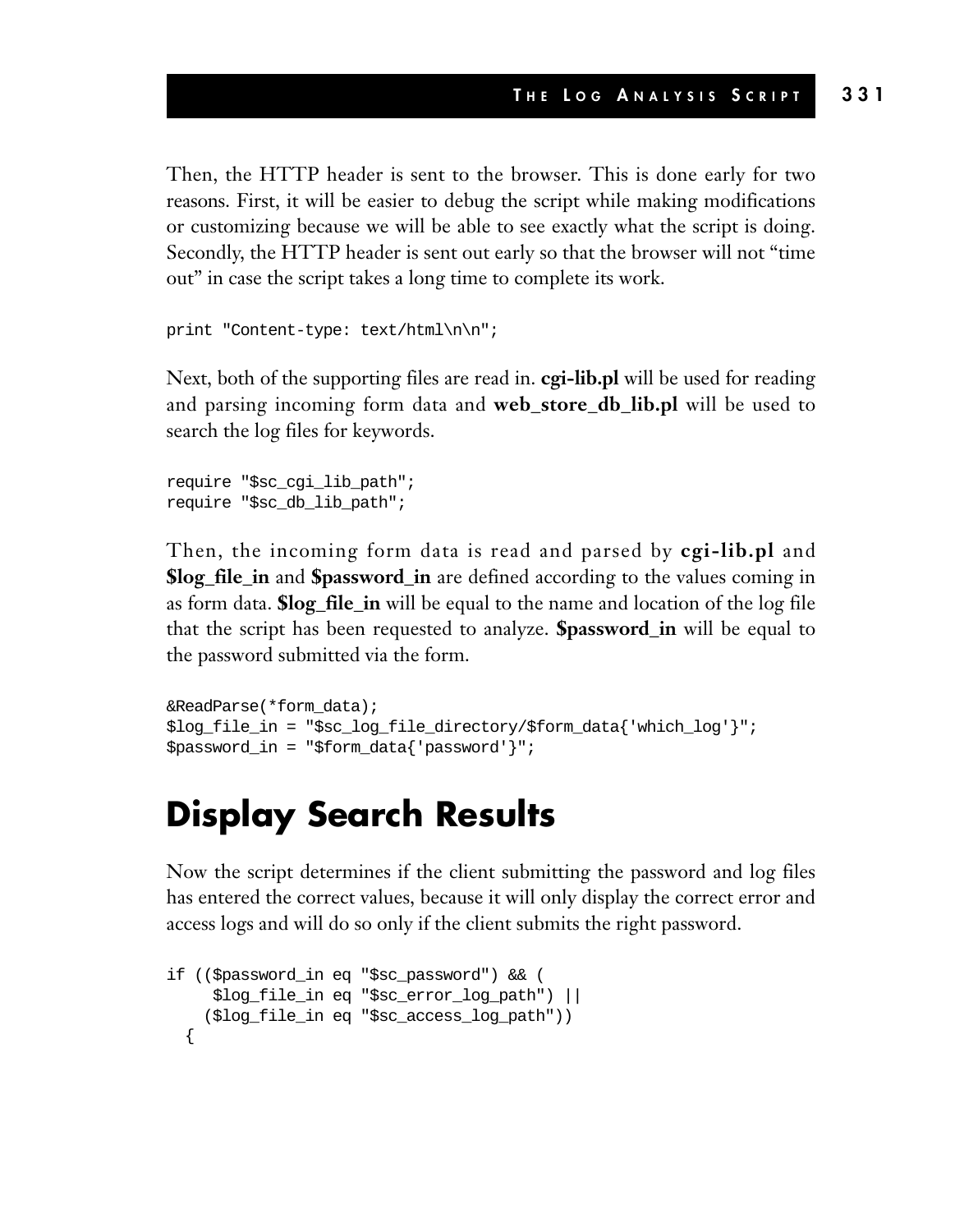If the incoming form data passed the security check, the script opens the log file requested for reading and begins displaying the HTML response page using **log\_analyzer\_return\_header** located at the end of this file.

```
open (LOG_FILE, "$log_file_in") || &CgiDie("Sorry,
     could not open the requested log file. Please
     check the permissions and the path.");
&log_analyzer_return_header;
```
Next, the script goes through the log file one line at a time, splitting each line into its fields (every log file database row is pipe-delimited and each is separated by a newline). **\$not\_found** will also be set to zero so that we will be able to check at the end of this routine if we have actually found some hits in the log file, based on the client-submitted keywords.

```
while (<LOG_FILE>)
  {
  @fields = split (|\rangle|/, \xi|);
```
We start off stating that no criteria were found.

```
$not found = 0;
```
The information in the fields is then compared to the keywords submitted by the client. Each criteria in the **@sc\_db\_query\_criteria** array is specifically applied to the database row for searching.

In the loop below, if any criteria is not found, the result is an incrementing of **\$not\_found**.

```
foreach $criteria (@sc_db_query_criteria)
  {
  $not_found += &flatfile_apply_criteria(
                $exact_match,
                $case_sensitive,
                *fields,
                $criteria);
      }
```
If the script found some hits, it displays them in table format.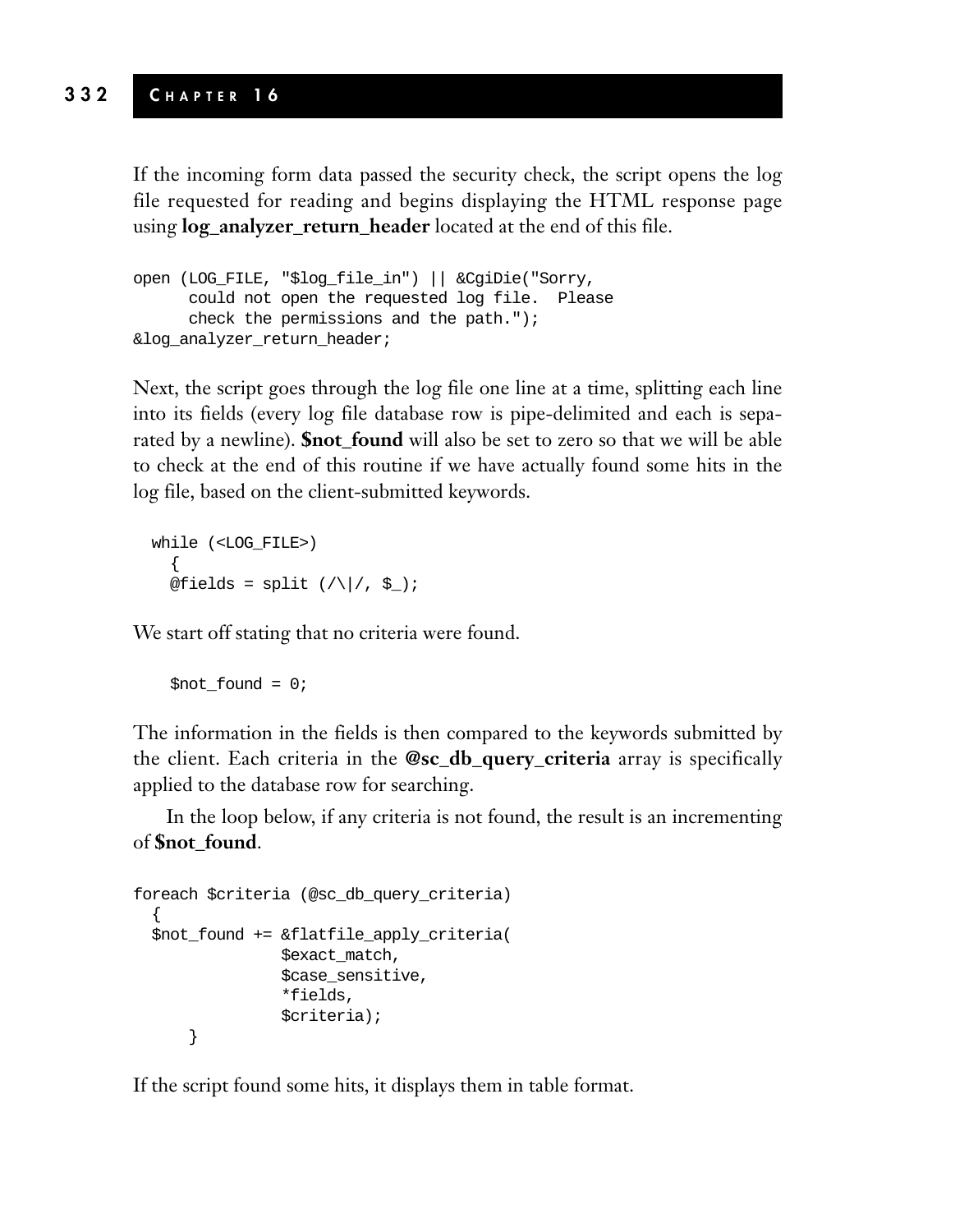```
if (\text{short} found == 0){
 print "<TR>";
  foreach $field (@fields)
    {
    print "<TD>$field</TD>";
    }
 print "</TR>";
  }
}
```
Then, the script displays the HTML footer and exits.

```
&log_analyzer_return_footer;
close (LOG_FILE);
}
```
#### **Display Query Form**

If the client-supplied information does not pass the security check, or the script is being accessed for the first time, the script displays the form that can be used to submit keywords, a password, and a log file to analyze.

```
else
  {
  &log_analyzer_query_form;
  }
```
## **log\_analyzer\_query\_form Subroutine**

**log\_analyzer\_query\_form** is used to generate the form used by the administrator to select which log file to view and which keywords to filter with. It is called with no arguments:

```
sub log_analyzer_query_form
  \{print qq~
 <HTML>
  <HEAD>
```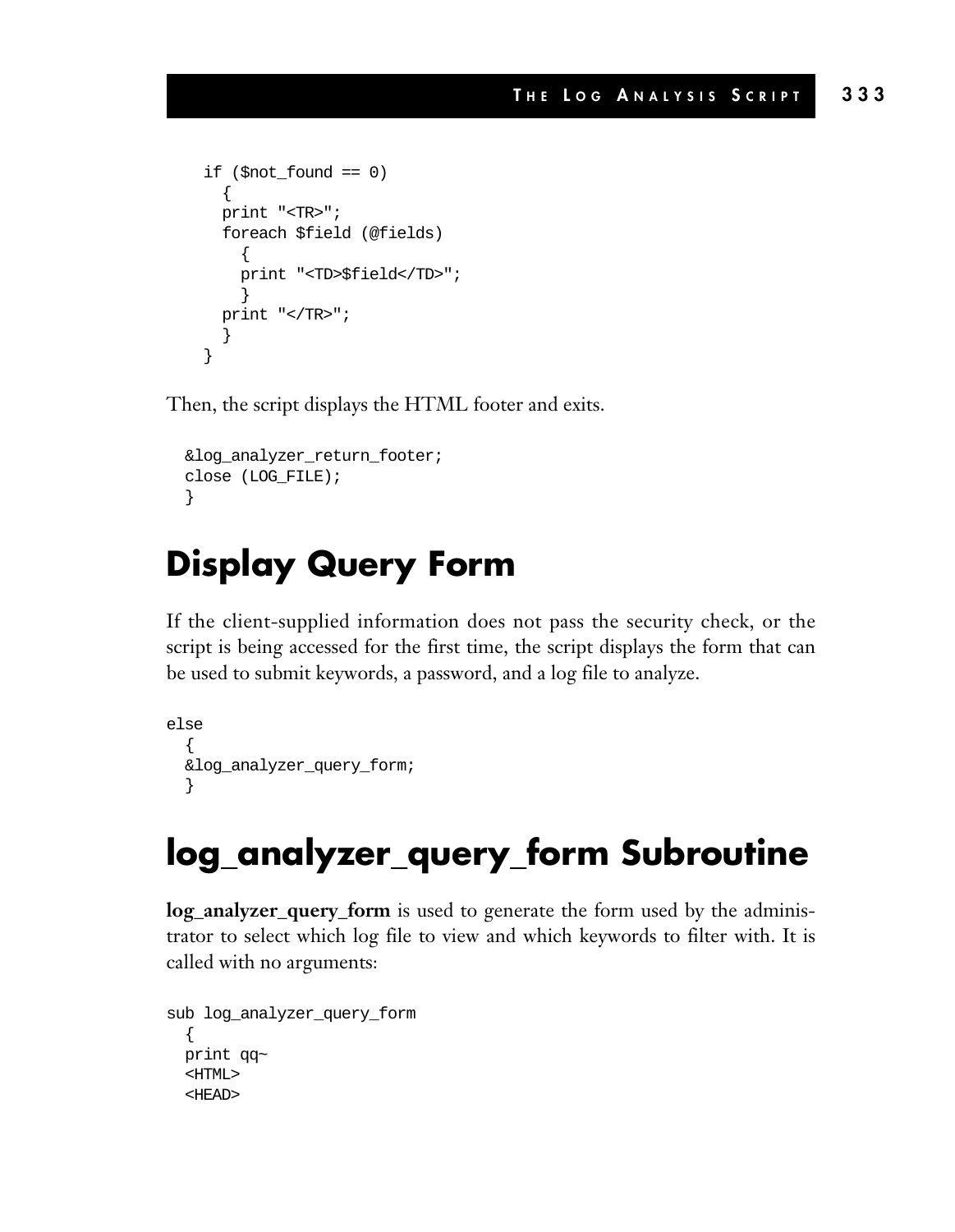#### **334 C HAPTER 1 6**

```
<TITLE>Web Store Log File View</TITLE>
</HEAD>
<BODY BGCOLOR = "FFFFFF" TEXT = "000000">
<CENTER><H2>Basic Log Analyzer</H2></CENTER>
<BLOCKQUOTE>
<FORM ACTION = "web_store_log_analysis.cgi"
     METHOD = "post">
<TABLE>
<TR>
<TH ALIGN = "left">Password (Required)</TH>
<TD><INPUT TYPE = "text" SIZE = "20" MAXLENGTH = "20"
          NAME ="password"></TD>
</TR><TR>
<TH ALIGN = "left">Log File to View</TH>
<TD><SELECT NAME = "which_log">
    <OPTION VALUE = "error.log">Error Log
    <OPTION VALUE = "access.log">Access Log
    </SELECT></TD>
</TR><TR>
<TH ALIGN = "left">Search Term
                   (None for entire file)</TH>
<TD><INPUT TYPE = "text" SIZE = "20" MAXLENGTH = "20"
         NAME ="keywords"></TD>
</TR></TABLE>
<CENTER>
<INPUT TYPE = "submit" NAME = "submit"
      VALUE = "View Log">
</CENTER>
</FORM>
</BLOCKQUOTE>
</BODY>
< /HTML>\sim ;
}
```
#### **log\_analyzer\_return\_header Subroutine**

**log\_analyzer\_return\_header** is used to display the HTML header for the Log File View page. It is also called with no arguments: